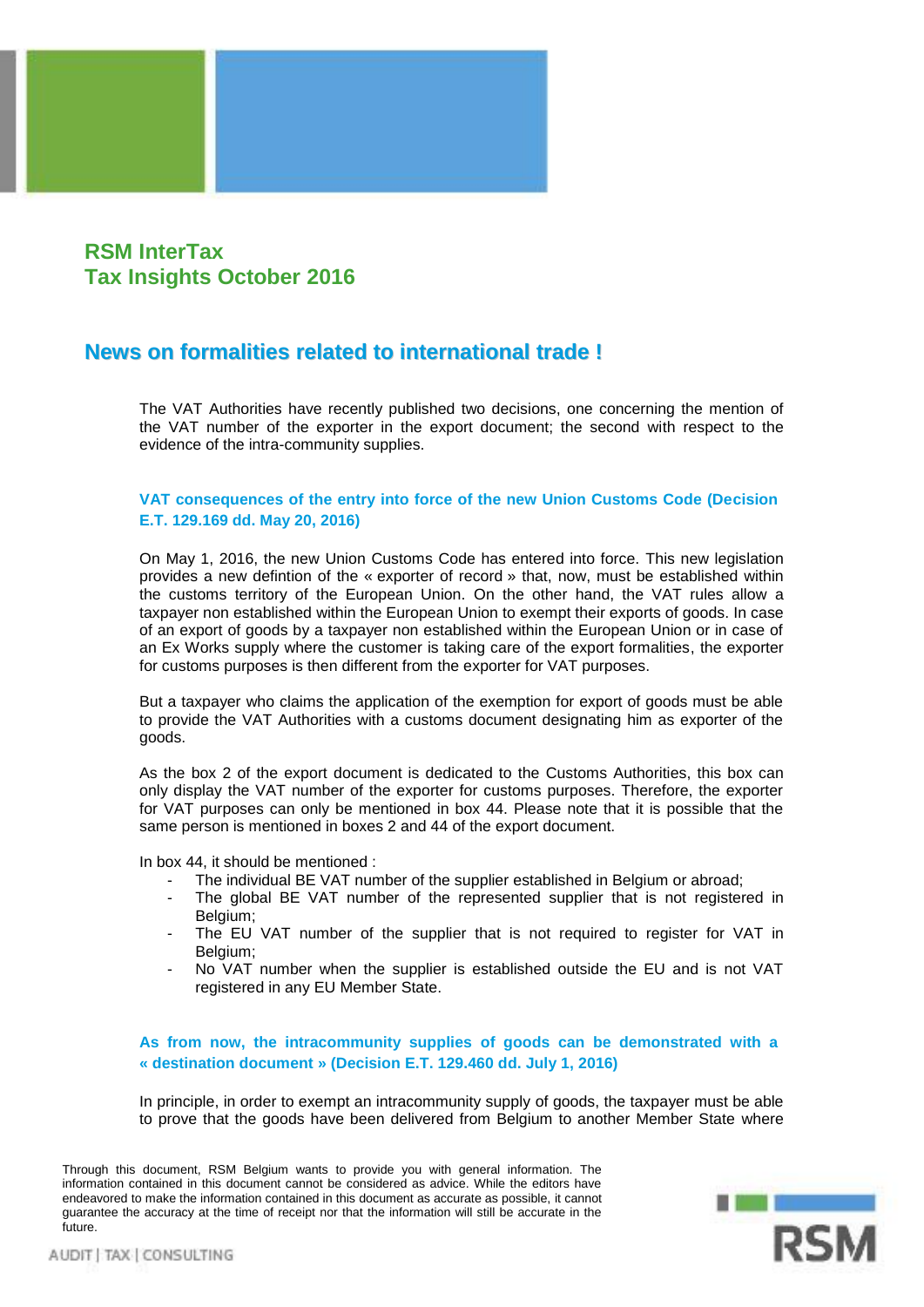

the acquirer has declared and paid the VAT due on the intracommunity acquisition of the goods.

Before July 1, 2016, to prove the transport of the goods from Belgium to another Member State, the taxpayer should keep the transport documents (e.g.: CMR) for all the intracommunity supplies of goods. However, in practice, it was sometimes difficult for the taxpayer to keep and retain such documents. The VAT Authorities, aware of these difficulties, gave the possibility to the taxpayers to prove the transport of the goods with a destination document.

#### - **Conditions**

To use this alternative proof of transport of the goods outside Belgium, the following conditions should be fulfilled:

- 1. For each intracommunity supply of goods, the supplier is free to use or not this alternative proof.
- 2. The destination document certifies that the goods, subject of the intracommunity supply, are in the possession of the buyer at a location outside Belgium but within the European Union, regardless of the agreed conditions of the delivery.
- 3. The destination document can cover all the intracommunity supplies of goods to the same customer related to a period of maximum 3 consecutive months.
- 4. The destination document is established by the supplier. However, in some cases, the VAT Authorities, accept that the document is established by the customer.
- 5. Specific mentions should be reported on the destination document (see attached document).
- 6. A person, due to its administrative function within the customer company (e.g.: in charge of the accounting department) attests the accuracy of the information reported on the destination document.
- 7. The destination of documents can be sent and confirmed electronically (e.g.: email) provided that the authenticity of the signer is guaranteed. Exchanged documents must be kept as such as well.
- 8. The supplier must ensure that he receives the signed destination document.

In order to take advantage of the destination document, the supplier must be able to provide the VAT Authorities with the sales invoice, the proof of payment and the invoice for the transport (if the transport was performed on his behalf). As for all intracommunity supplies of goods, the supplier must report these sales in its European Sales Listing and must have taken reasonable measures to ensure that he is not involved in any tax fraud.

### - **Entry into force**

As from July 1, 2016, the taxpayers can use the destination document. It is however important to note that this simplification measure is implemented as a testing phase. Indeed, should the VAT Authorities consider that the conditions are not met or that there is an abusive use of the simplification, they could either withdraw the simplification or either refuse its application towards certain suppliers (individually identified).

Through this document, RSM Belgium wants to provide you with general information. The information contained in this document cannot be considered as advice. While the editors have endeavored to make the information contained in this document as accurate as possible, it cannot guarantee the accuracy at the time of receipt nor that the information will still be accurate in the future.